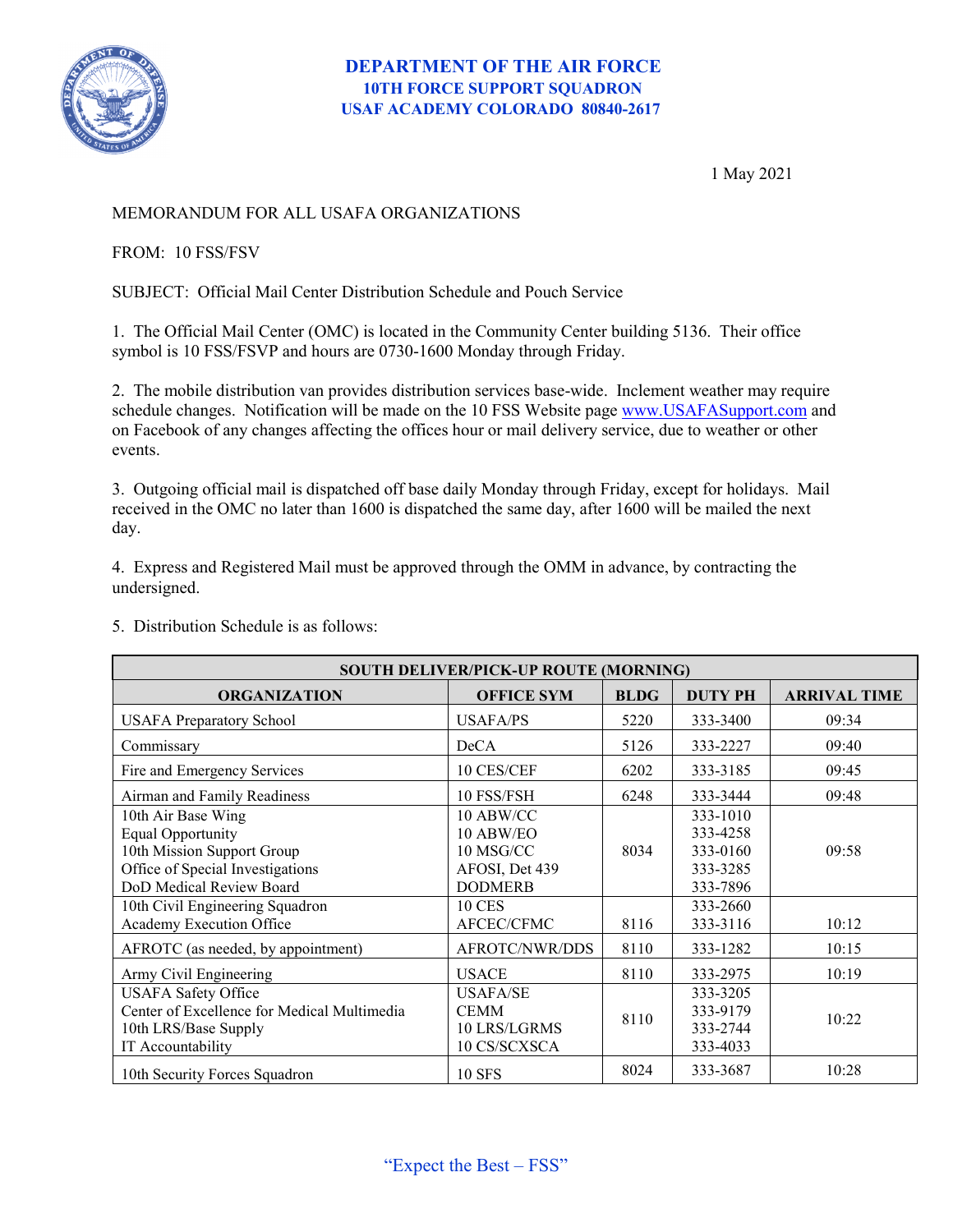| <b>SOUTH DELIVER/PICK-UP ROUTE (MORNING) - CONTINUED</b>                                                    |                                            |             |                                  |                     |  |
|-------------------------------------------------------------------------------------------------------------|--------------------------------------------|-------------|----------------------------------|---------------------|--|
| <b>ORGANIZATION</b>                                                                                         | <b>OFFICE SYM</b>                          | <b>BLDG</b> | <b>DUTY PH</b>                   | <b>ARRIVAL TIME</b> |  |
| 10th Logistical Readiness Squadron<br>10th Contracting Squadron<br>10th CS (Publications/Records Management | <b>10 LRS</b><br>10 CONS<br>10 CS/SCXPCF/R | 8110        | 333-1493<br>333-2074<br>333-2708 | 10:35               |  |
| 306 Flying Training Group<br>557 Flying Training Squadron                                                   | 306 FTG<br>557 FTS                         | 9206        | 333-3330                         | 10:39               |  |
| 94 Flying Training Squadron<br>70 Flying Training Squadron                                                  | 94 FTS<br><b>70 FTS</b>                    | 9211        | 333-3072<br>333-9309             | 10:44               |  |
| <b>AKIMA</b> Logistics Services                                                                             | <b>ALS</b>                                 | 9203        | 472-5932                         | 10:46               |  |
| 98 Flying Training Squadron                                                                                 | <b>98 FTS</b>                              | 9201        | 242-8841                         | 10:48               |  |
| Veterinarian Clinic                                                                                         | 10 MDG                                     | 9037        | 333-4055                         | 10:58               |  |
| Falcon Club                                                                                                 | 10 FSS/FSWC                                | 3120        | 333-8188                         | 11:07               |  |
| Association of Graduates                                                                                    | AOG                                        | 3116        | 472-0300                         | 11:11               |  |
| 10th Communications Squadron                                                                                | 10 CS                                      | 4199        | 333-0830                         | 11:15               |  |
| 10th Medical Group                                                                                          | 10 MDG                                     | 4102        | 333-5121                         | 11:22               |  |

| <b>NORTH DELIVER/PICK-UP ROUTE (AFTERNOON)</b> |                     |      |          |       |
|------------------------------------------------|---------------------|------|----------|-------|
|                                                | <b>USAFA/CMC</b>    |      | 333-7470 |       |
| <b>Community Relations Gift Shop</b>           | <b>USAFA/ADEG</b>   | 2346 | 472-0102 | 13:12 |
| Director of Admissions                         | <b>USAFA/DS/DSP</b> |      |          |       |
| (Consolidated Mail Drop Center)                | USAFA/RR            |      |          |       |
|                                                | USAFA/IG            |      |          |       |
|                                                | USAFA/CM/PA         |      |          |       |
|                                                | USAFA/A5/8          | 2304 | 333-9207 | 13:23 |
|                                                | AFLOA/ADC           |      |          |       |
|                                                | <b>USAFA/FMF</b>    |      |          |       |
|                                                | USAFA/JA            |      |          |       |
|                                                | USAFA/A6            |      |          |       |
|                                                | <b>USAFA/HC</b>     |      |          |       |
|                                                | <b>USAFA/CCD</b>    |      |          |       |
|                                                | <b>USAFA/CCLD</b>   |      |          |       |
|                                                | DAF/JAJS            |      |          |       |
| <b>Cadet Athletics</b>                         | <b>USAFA/AD</b>     | 2168 | 333-4008 | 13:41 |
| <b>Information Security</b>                    | <b>USAFA/IPI</b>    | 2360 | 333-2405 | 13:52 |
| Cadet Personnel                                | USAFA/A1A           |      | 333-5192 |       |
| Fairchild Hall Consolidated                    | <b>USAFA/DFLIB</b>  |      | 333-2442 | 14:02 |
|                                                | <b>USAFA/DF</b>     |      | 333-8560 |       |
|                                                | <b>USAFA/CW</b>     | 2354 | 333-7529 |       |
|                                                | <b>USAFA/CSS</b>    |      | 333-8300 |       |
|                                                | <b>USAFA/CMV</b>    |      | 333-7571 |       |
|                                                | 10 CS/SCXSCM/SCO    |      | 333-4068 |       |
| Cadet Clinic                                   | 10 AMDS/SGP         | 2355 | 333-5181 | 14:34 |
| Cadet Dental Clinic                            | 10 DS/SGD           | 2355 | 333-5192 | 14:38 |
| Frontline Apparel Group                        | 10 LRS/LGRCU        | 2348 | 333-4526 | 14:43 |